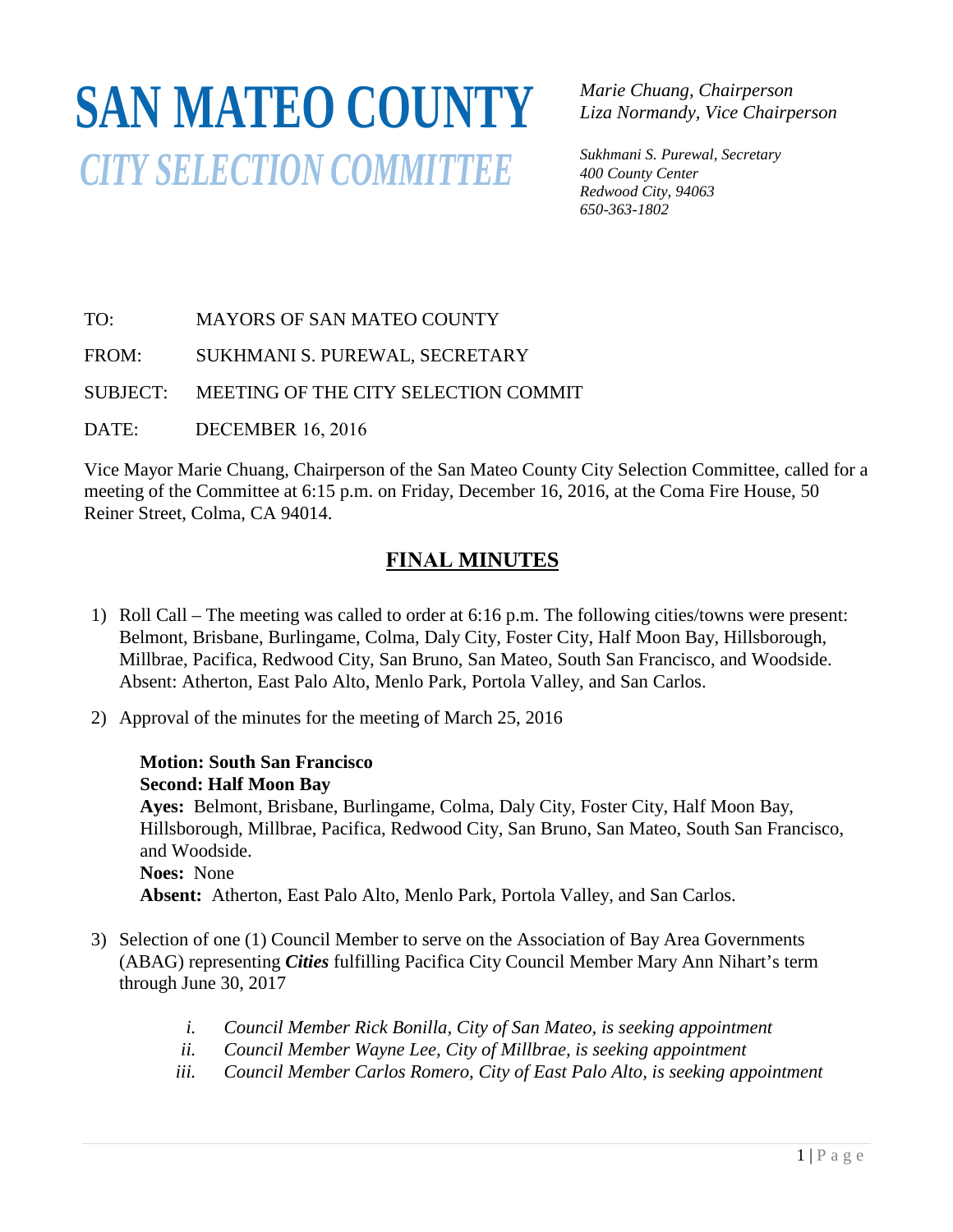## **VOTE RESULTS \***

| Rick Bonilla                                                 | <b>Wayne Lee</b>                                                                                                                      | <b>Carlos Romero</b>         |
|--------------------------------------------------------------|---------------------------------------------------------------------------------------------------------------------------------------|------------------------------|
| <b>Belmont</b><br>Half Moon Bay<br>Redwood City<br>San Mateo | <b>Brishane</b><br><b>Burlingame</b><br>Colma<br>Daly City<br><b>Foster City</b><br>Hillsborough<br>Millbrae<br>Pacifica<br>San Bruno | S. San Francisco<br>Woodside |

\* Atherton, East Palo Alto, Menlo Park, Portola Valley, and San Carlos were absent. To be appointed, majority of eleven (11) votes were needed. Since no candidate received the majority of eleven (11) votes, second election was held.

*Atherton, East Palo Alto, Portola Valley, and San Carlos joined the meeting.* 

## **VOTE RESULTS \*\***

| Rick Bonilla                                         | <b>Wayne Lee</b>                                                                                                                                  | <b>Carlos Romero</b>                                                                   |
|------------------------------------------------------|---------------------------------------------------------------------------------------------------------------------------------------------------|----------------------------------------------------------------------------------------|
| <b>Belmont</b><br>Colma<br>Redwood City<br>San Mateo | <b>Brishane</b><br><b>Burlingame</b><br>Daly City<br><b>Foster City</b><br>Half Moon Bay<br>Millbrae<br>Pacifica<br>San Bruno<br>S. San Francisco | Atherton<br>East Palo Alto<br>Hillsborough<br>Portola Valley<br>San Carlos<br>Woodside |

\*\* Menlo Park was absent. To be appointed, majority of eleven (11) votes were needed. Since no candidate received the majority of eleven (11) votes, motion was made by Colma and seconded by San Bruno with recommendation from Chair Chuang to move this item to the next City Selection Committee meeting in January 2017.

- 4) Selection of one (1) Council Member to serve on the Bay Area Air Quality Management District (BAAQMD) representing *Cities* fulfilling Daly City Council Member David Canepa's term through December 31, 2017
	- *i. Council Member Doug Kim, City of Belmont, is seeking appointment*
	- *ii. Vice Mayor Pradeep Gupta, City of South San Francisco, is seeking appointment*

## **Mayor Pradeep Gupta, S. San Francisco, withdrew his nomination**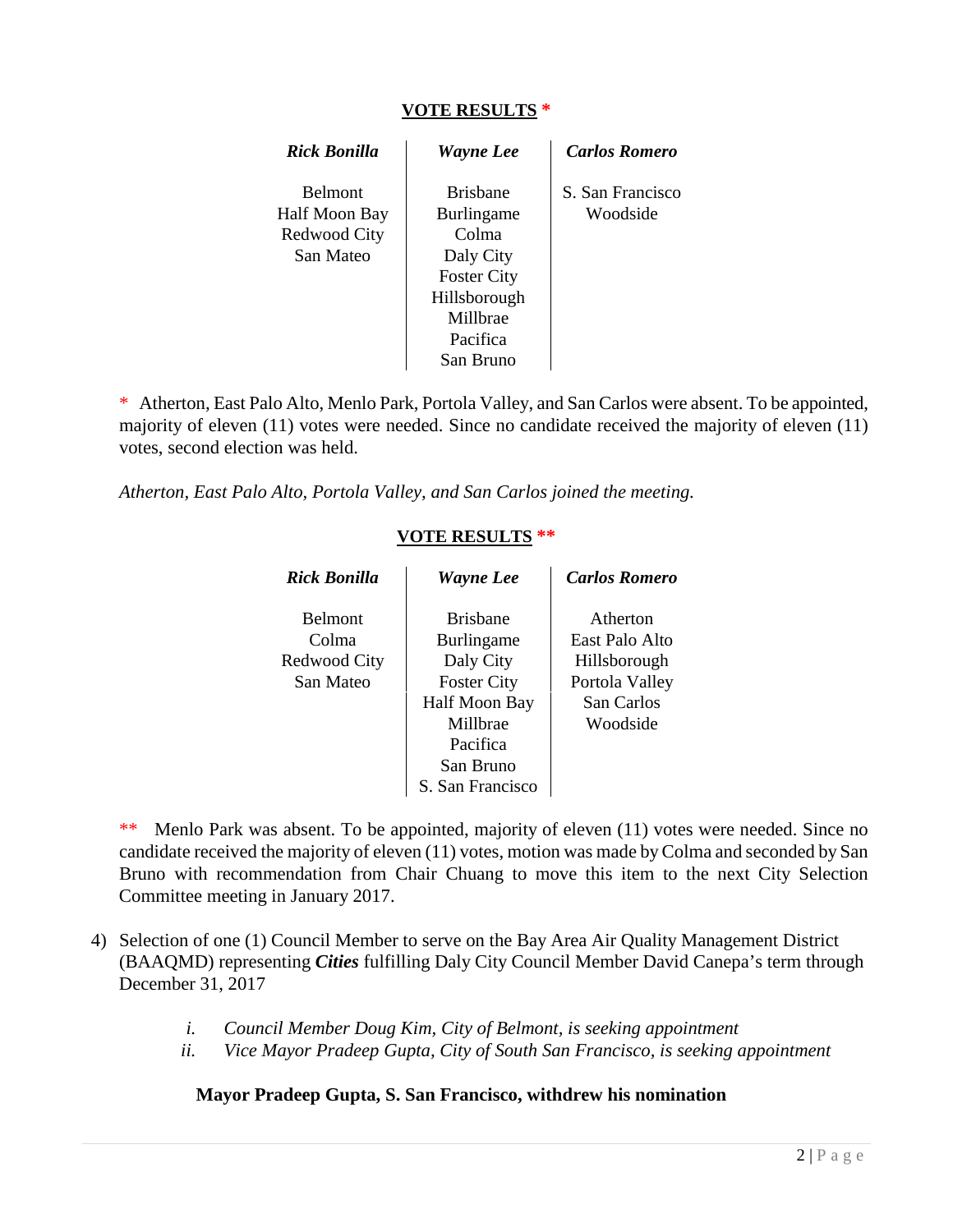**Motion to declare the election by acclamation: Hillsborough Second: Colma Ayes: All Noes: None Absent: Menlo Park**

## **Council Member Doug Kim, Belmont, was appointed**

*Menlo Park joined the meeting.*

5) Selection of one (1) Council Member to serve on the California Identification System (CAL-ID) representing *Cities* for a term of three (3) years beginning January 1, 2017 through December 31, 2019

> **Daly City Mayor Glenn Sylvester's nomination was accepted from the floor by Chair Marie Chuang.**

**Motion to declare the election by acclamation: Hillsborough Second: Colma Ayes: All Noes: None**

## **Mayor Glenn Sylvester, Daly City, was appointed**

6) Selection of two (2) Council Members to serve on the Housing & Community Development Committee representing *Cities* for a term of 4 years beginning January 1, 2017 through December 31, 2020

> **Burlingame Councilmember Donna Colson's nomination was accepted from the floor by Chair Marie Chuang.**

> **San Carlos Councilmember Ron Collins' nomination was accepted from the floor by Chair Marie Chuang.**

> **Redwood City Councilmember Janet Borgens' nomination was accepted from the floor by Chair Marie Chuang.**

> **Daly City Vice Mayor Juslyn Manalo's nomination was accepted from the floor by Chair Marie Chuang.**

| <b>Donna Colson</b><br>Appointed | <b>Ron Collins</b><br>Appointed | <b>Janet Borgens</b> | <b>Juslyn Manalo</b> |
|----------------------------------|---------------------------------|----------------------|----------------------|
| Atherton                         | Atherton                        | <b>Belmont</b>       | Daly City            |
| <b>Brisbane</b>                  | Belmont                         | <b>Brisbane</b>      | Half Moon Bay        |
| Burlingame                       | Burlingame                      | Colma                | <b>Menlo Park</b>    |
| East Palo Alto                   | Colma                           | Daly City            | San Mateo            |

## **VOTE RESULTS**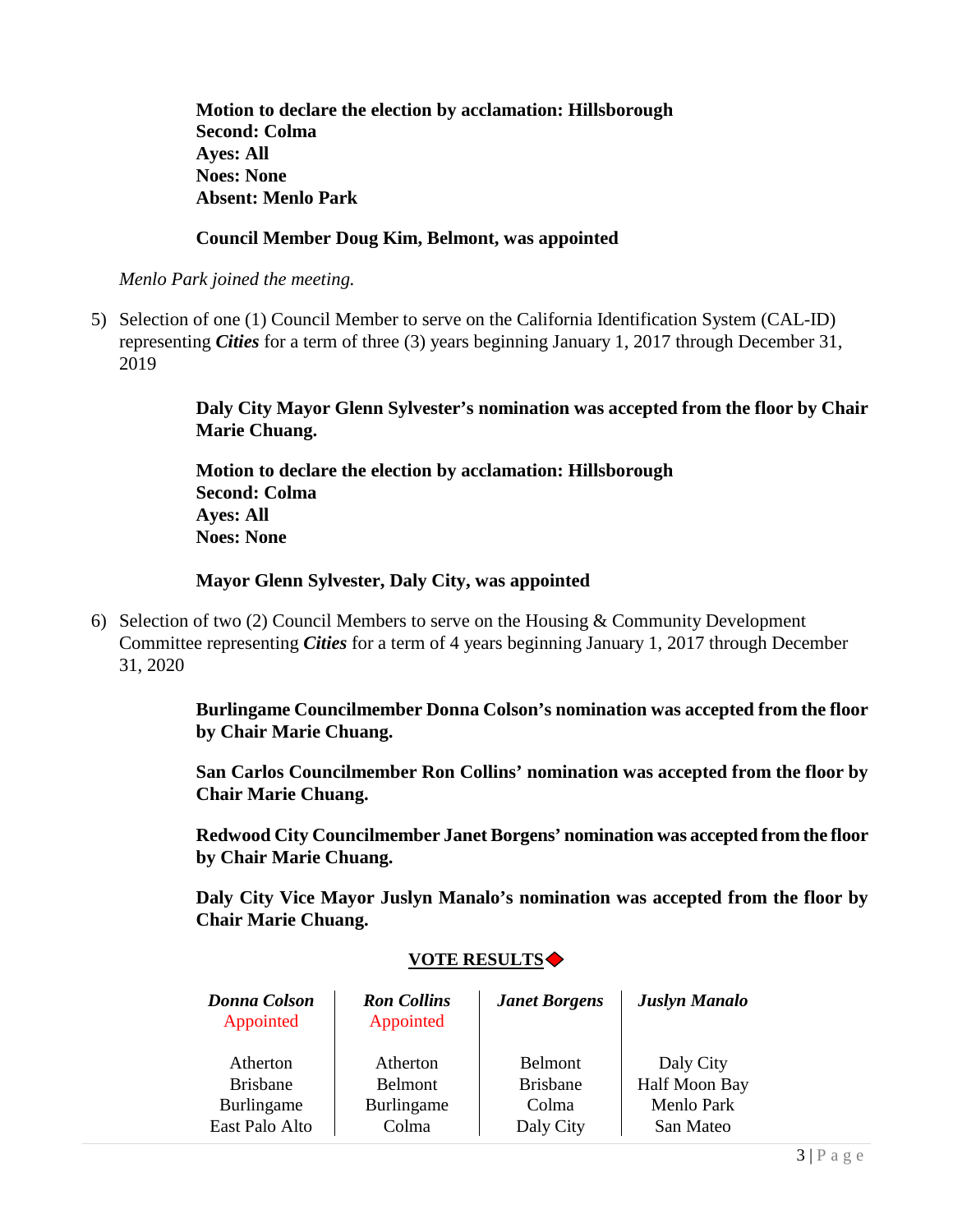| Donna Colson                                                                                                 | <b>Ron</b> Collins                                                                                                                                                        | <b>Janet Borgens</b>                                                                | <b>Juslyn Manalo</b> |
|--------------------------------------------------------------------------------------------------------------|---------------------------------------------------------------------------------------------------------------------------------------------------------------------------|-------------------------------------------------------------------------------------|----------------------|
| <b>Foster City</b><br>Half Moon Bay<br>Hillsborough<br>Millbrae<br>San Mateo<br>S. San Francisco<br>Woodside | East Palo Alto<br><b>Foster City</b><br>Hillsborough<br>Millbrae<br>Pacifica<br>Portola Valley<br>Redwood City<br>San Bruno<br>San Carlos<br>S. San Francisco<br>Woodside | Menlo Park<br>Pacifica<br>Portola Valley<br>Redwood City<br>San Bruno<br>San Carlos |                      |

 $\blacklozenge$  To be appointed, majority of eleven (11) votes were needed. Two candidates (Councilmember Donna Colson and Councilmember Ron Collins) received the majority and were appointed.

- 7) Selection of one (1) Council Member to serve on the San Mateo County Transit District (SamTrans) representing *Southern Cities (Eligible cities: Atherton, East Palo Alto, Menlo Park, Portola Valley, Redwood City, San Carlos and Woodside)* for a term of 4 years beginning January 1, 2017 through December 31, 2020
	- *i. Council Member Jeffrey Gee, City of Redwood City, is seeking reappointment*

**Motion to declare the election by acclamation: Hillsborough Second: Redwood City Ayes: All Noes: None**

## **Council Member Jeff Gee, Redwood City, was appointed**

- 8) Selection of one (1) Council Member to serve on the San Mateo County Transportation Authority (SMCTA) representing *Central Cities (Eligible cities: Belmont, Burlingame, Foster City, Half Moon Bay, Hillsborough, Millbrae and San Mateo)* for a term of two (2) years beginning January 1, 2017 through December 31, 2018
	- *i. Council Member Maureen Freschet, City of San Mateo, is seeking reappointment*
	- *ii. Council Member Sam Hindi, City of Foster City, is seeking appointment*

## **VOTE RESULTS**

| <b>Maureen Freschet</b><br>Appointed | <b>Sam Hindi</b>      |
|--------------------------------------|-----------------------|
| <b>Belmont</b>                       | Atherton              |
| Burlingame                           | <b>East Palo Alto</b> |
| <b>Brishane</b>                      | <b>Foster City</b>    |
| C <sub>olma</sub>                    | Woodside              |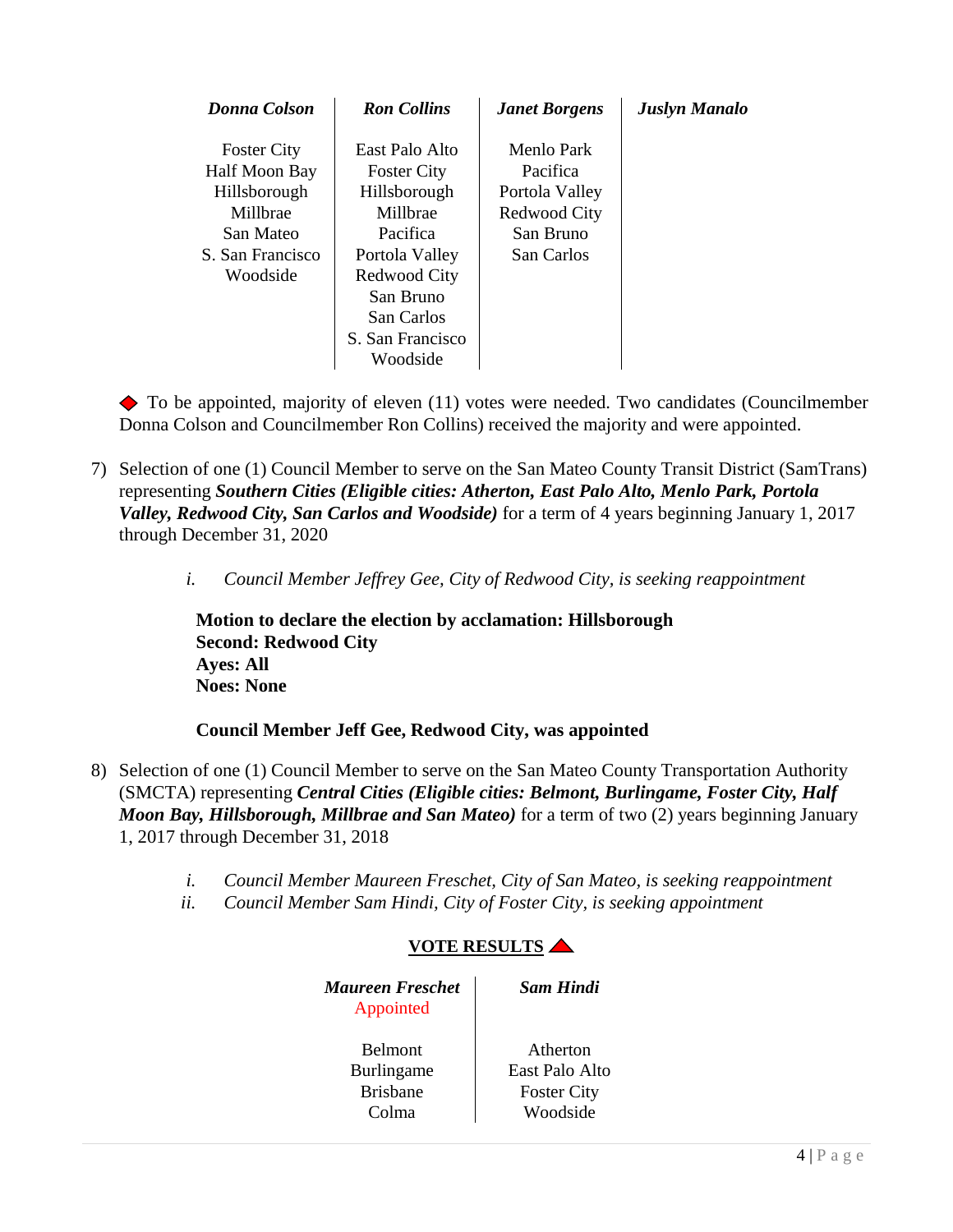*Maureen Freschet Sam Hindi*

Daly City Hillsborough Half Moon Bay Menlo Park Millbrae Pacifica Portola Valley Redwood City San Bruno San Carlos San Mateo S. San Francisco

 $\triangle$  To be appointed, majority of eleven (11) votes were needed. Councilmember Maureen Freschet received the majority and was appointed.

9) Selection of one (1) Council Member to serve on the San Mateo County Transportation Authority (SMCTA) representing *Southern Cities (Eligible cities: Atherton, East Palo Alto, Menlo Park, Portola Valley, Redwood City, San Carlos and Woodside)* for a term of two (2) years beginning January 1, 2017 through December 31, 2018

*i. Mayor Cameron Johnson, City of San Carlos, is seeking reappointment*

**Motion to declare the election by acclamation: Hillsborough Second: Redwood City Ayes: All Noes: None**

#### **Council Member Cameron Johnson, San Carlos, was appointed**

- 10) Selection of one (1) Council Member to serve on the San Mateo County Transportation Authority (SMCTA) representing *Cities* fulfilling Pacifica City Council Member Mary Ann Nihart's term through December 31, 2017
	- *i. Council Member Emily Beach, City of Burlingame, is seeking appointment*

**Motion to declare the election by acclamation: Hillsborough Second: Burlingame Ayes: All Noes: None**

**Council Member Emily Beach, Burlingame, was appointed**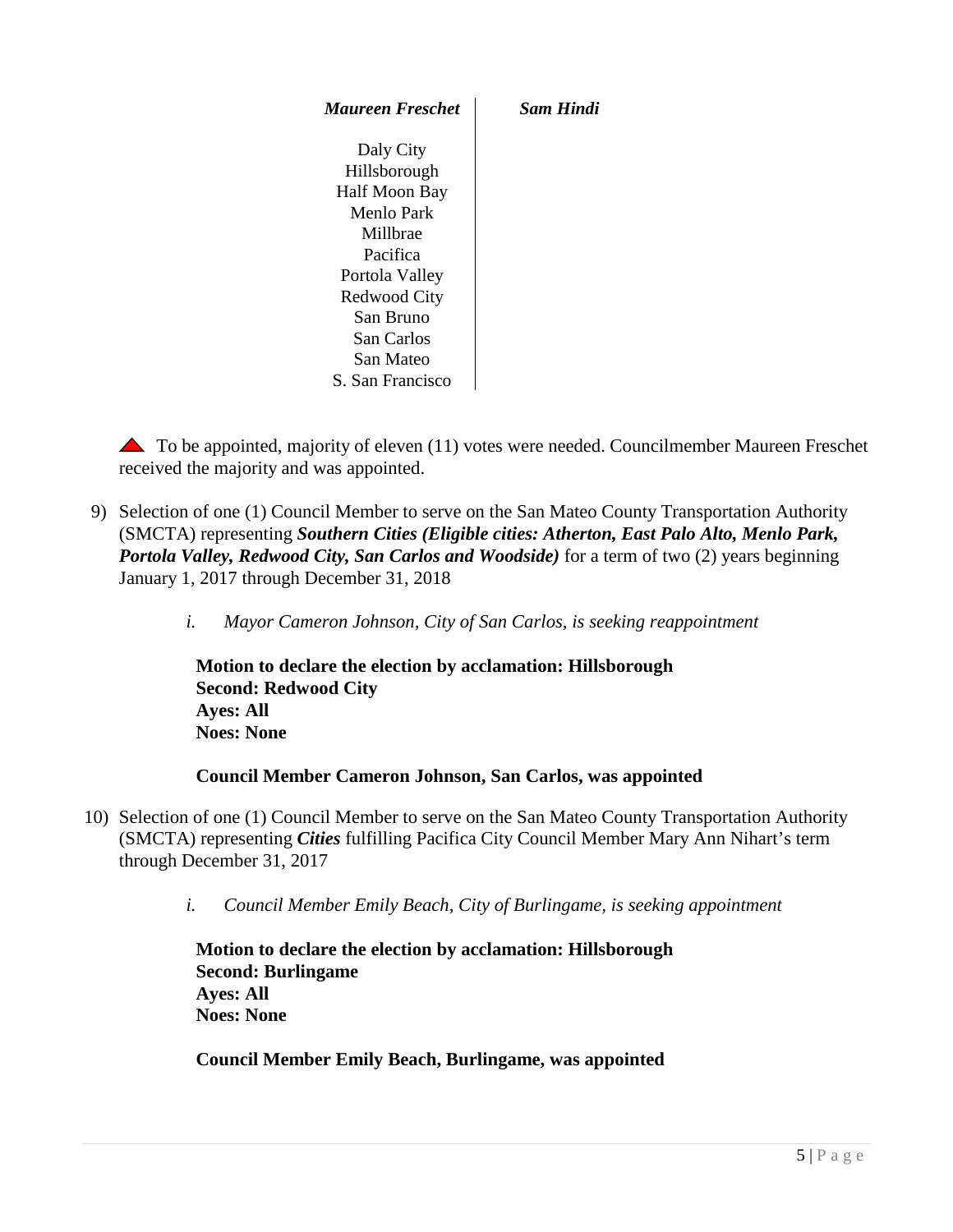- 11) Election of a Chairperson to the City Selection Committee for 2017 **(Note: Candidates must be a current Mayor or Council Member)**
	- *i. Council Member Liza Normandy, City of South San Francisco, is seeking appointment*

**Motion to declare the election by acclamation: Hillsborough Second: Colma Ayes: All Noes: None**

## **Vice Mayor Liza Normandy, S. San Francisco, was appointed**

- 12) Election of a Vice Chairperson to the City Selection Committee for 2017 **(Note: Candidates must be a current Mayor or Council Member)**
	- *i. Mayor Pro Tem Mike O'Neill, City of Pacifica, is seeking appointment*

**San Mateo Councilmember Diane Papan's nomination was accepted from the floor by Chair Marie Chuang.**

| Mike O'Neill                                                                         | Diane Papan<br>Appointed                                                                                                                          |
|--------------------------------------------------------------------------------------|---------------------------------------------------------------------------------------------------------------------------------------------------|
| Colma<br>East Palo Alto<br>Pacifica<br>Redwood City<br>San Bruno<br>S. San Francisco | Atherton<br><b>Belmont</b><br><b>Brishane</b><br><b>Burlingame</b><br>Daly City<br><b>Foster City</b><br>Hillsborough<br>Half Moon Ba<br>Millbrae |
|                                                                                      | Menlo Park<br>Portola Valley<br>San Carlos<br>San Mateo                                                                                           |

Atherton **Belmont** Brisbane Burlingame Daly City **illsborough** If Moon Bay Millbrae Menlo Park ortola Valley San Carlos San Mateo Woodside

 $\blacksquare$  To be appointed, majority of eleven (11) votes were needed. Councilmember Diane Papan received the majority and was appointed.

## **VOTE RESULTS**